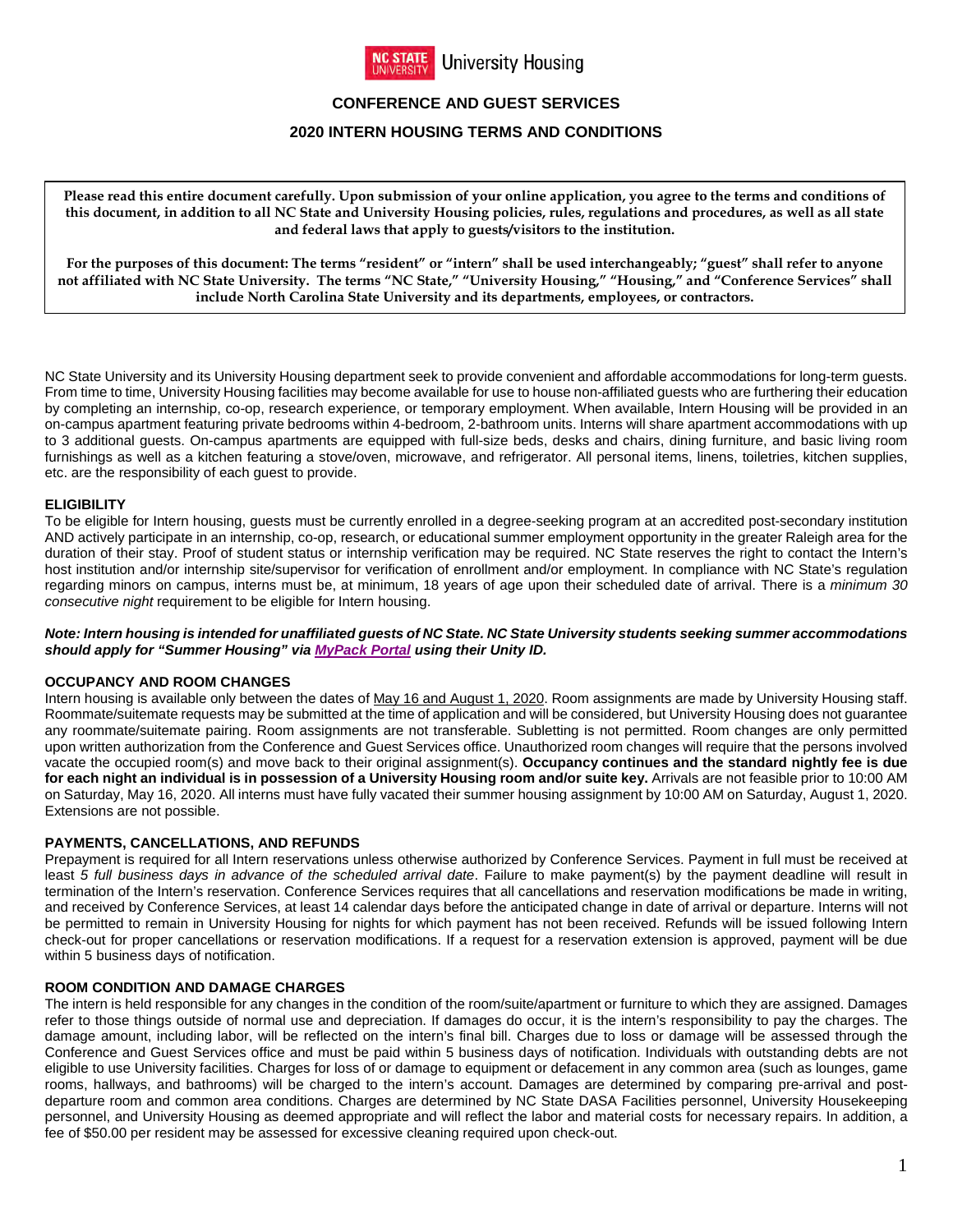For health and safety reasons, and the comfort of apartment-mates, interns are expected to maintain a reasonable standard of cleanliness in their room, their bathroom, and the apartment kitchen/common space. Failure to maintain any area of the apartment in a reasonable condition will result in staff intervention and possible housekeeping charges. Trash and recycling should be regularly removed to external dumpsters located on the property. Upon check-out, residents must remove all trash and recycling from the room/apartment to external dumpsters.

## **ROOM KEYS**

Interns must officially check-out with a Conference Services or University Housing staff member when vacating a room. **Keys are to be returned** *only* **to an authorized staff member**. Interns are responsible for returning the keys assigned to them and are prohibited from turning in keys on another intern's behalf. If an intern loses a room/suite key or building access card/fob, a temporary key/card can be obtained from staff at the community service desk. Due to security precautions, if the original key(s) is not returned, the appropriate locks will be changed and new keys issued. Conference Services will bill the intern \$125 for each misplaced key (\$250 per set) and \$25 for each misplaced access card/fob. Loss of a temporary key will result in an additional \$30 charge above standard replacement fees. Payment for key charges is due within 5 days of notification. Keys may not be duplicated.

## **ACCESSIBILITY**

Requests for reasonable accommodations as prescribed by Federal, State, or local law must be submitted along with the intern housing application. Some requests, including those for registered service or emotional support animals, may require additional documentation and are subject to review and approval by NC State's Disability Resource Office and University Housing.

## **STAFFING**

The Conference Services office is staffed during regular business hours, Monday-Friday from 8:30 a.m. until 4:30 p.m. Guests may contact the Conference Services office at [guestservices@ncsu.edu](mailto:guestservices@ncsu.edu) or by phone at 919.515.4398. Community Assistants (CAs) staff the service desks in the Wolf Village and Wolf Ridge apartment communities. Summer desk hours may vary and will be posted at each community's service desk. Residents may address concerns with the CAs in person. CAs will promptly report all maintenance requests from interns. In case of an emergency, please call NC State Police at 919-515-3000.

## **TELECOMMUNICATION SERVICES**

The room rate includes basic internet access and cable television access in the apartment common area. Please note that televisions are not included as room furnishings. Wireless access is available in all University Housing facilities. Accessing the NC State internet service binds you to the terms and conditions set forth by NC State for this service. The terms of service include abiding by the [University's](https://policies.ncsu.edu/regulation/reg-08-00-02/)  [Administrative Regulations for Computer Use](https://policies.ncsu.edu/regulation/reg-08-00-02/) and other applicable State and Federal laws an[d University rules and regulations.](https://oit.ncsu.edu/n/rules-regulations) For additional information and directions on connecting to NC State's Guest Wi-Fi, please visit[: https://wifi.ncsu.edu/guest/.](https://wifi.ncsu.edu/guest/) Note that connectivity for devices without a web browser (e.g.: some smart devices or gaming systems) may be limited.

## **DINING SERVICES**

During the summer, NC State Dining has facilities that provide hot meals, fast food, and centrally located convenience stores. Facilities are open Monday through Friday. Weekend service is available only on a limited basis. Interns and other unaffiliated guests of NC State are not eligible for a standard "meal plan." Meals may be purchased on a cash or credit basis at all NC State Dining facilities. For more information on dining hall service, including current menus and dining hours, visi[t NC State Dining online: https://dining.ncsu.edu/](https://dining.ncsu.edu/) 

## **PARKING**

Interns who plan to bring vehicles on campus must purchase a valid parking permit. [Permits may be purchased directly from NC State](http://www2.acs.ncsu.edu/trans/parking/)  [University Transportation](http://www2.acs.ncsu.edu/trans/parking/) Department. During the summer, parking permits are enforced weekdays from 7:00 a.m. until 5:00 p.m. Parking permits are virtual and are linked to a specific vehicle's license plate. Permits are valid only in the zones to which they are assigned. Interns are encouraged to read the permit terms carefully to avoid parking citations. Arrangements for special parking needs, such as accessible parking, should be made prior to your arrival to ensure requested permits are available. University Housing and Conference Services are not responsible for parking violations, citations, or fines accrued by interns or guests. Questions regarding such occurrences must be handled directly with the NC State University Transportation Department at 919-515-3424 or [https://transportation.ncsu.edu/.](https://transportation.ncsu.edu/) Additional information on purchasing a permit will be provided for registered interns prior to their arrival.

## **RECREATIONAL FACILITIES**

Interns may use outdoor recreational facilities owned by University Housing without cost and with proper reservation. An on-site fitness room is available for use at Wolf Village for interns and students residing in that community during the summer season. If you are interested in utilizing the NC State Wellness and Recreation facilities operated by Carmichael Complex, you may do so for an additional fee. [Summer](https://recreation.ncsu.edu/memberships/membership-options/)  guest passes [may be purchased directly from the Carmichael Complex](https://recreation.ncsu.edu/memberships/membership-options/) member services office upon arrival. Additional information will be provided for registered interns prior to their arrival.

## **POLICY ENFORCEMENT**

Interns are reminded that use of University Housing facilities is strictly conditioned on compliance with the requirements set forth herein, all policies of NC State University, and all University Housing regulations. NC State University and University Housing reserve the legal authority to terminate this use at any time if an intern does not abide by University Housing and NC State policies. Termination of the Intern's housing assignment will require the individual to immediately vacate the premises, removing all personal items from their room/apartment and returning all keys/access cards. Interns must comply with all local, state and federal laws. In addition to the policies described previously, the following are also enforced:

• Occupants of campus housing are expected to conduct themselves in a manner that is consistent with the rights and needs of other individuals on campus. For example, interns may not congregate in or around other residence halls.